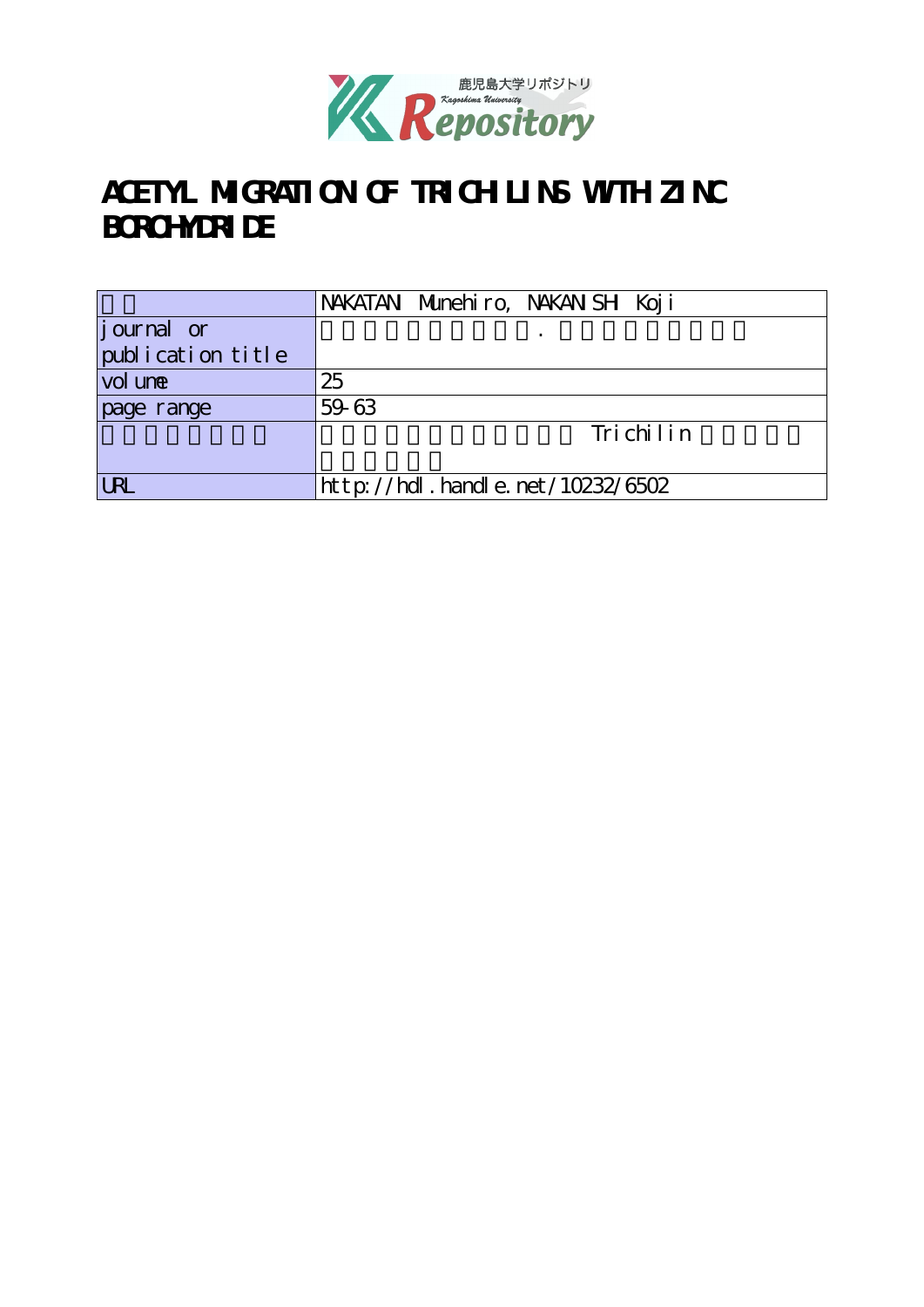# **ACETYL MIGRATION OF TRICHILINS WITH ZINC BOROHYDRIDE**

|                   | NAKATAN Munehiro, NAKAN SH Koji          |
|-------------------|------------------------------------------|
| journal or        |                                          |
| publication title |                                          |
| vol une           | 25                                       |
| page range        | 59-63                                    |
|                   | Trichilin                                |
|                   |                                          |
| <b>URL</b>        | $http://hdl. handle. net/10232/00010068$ |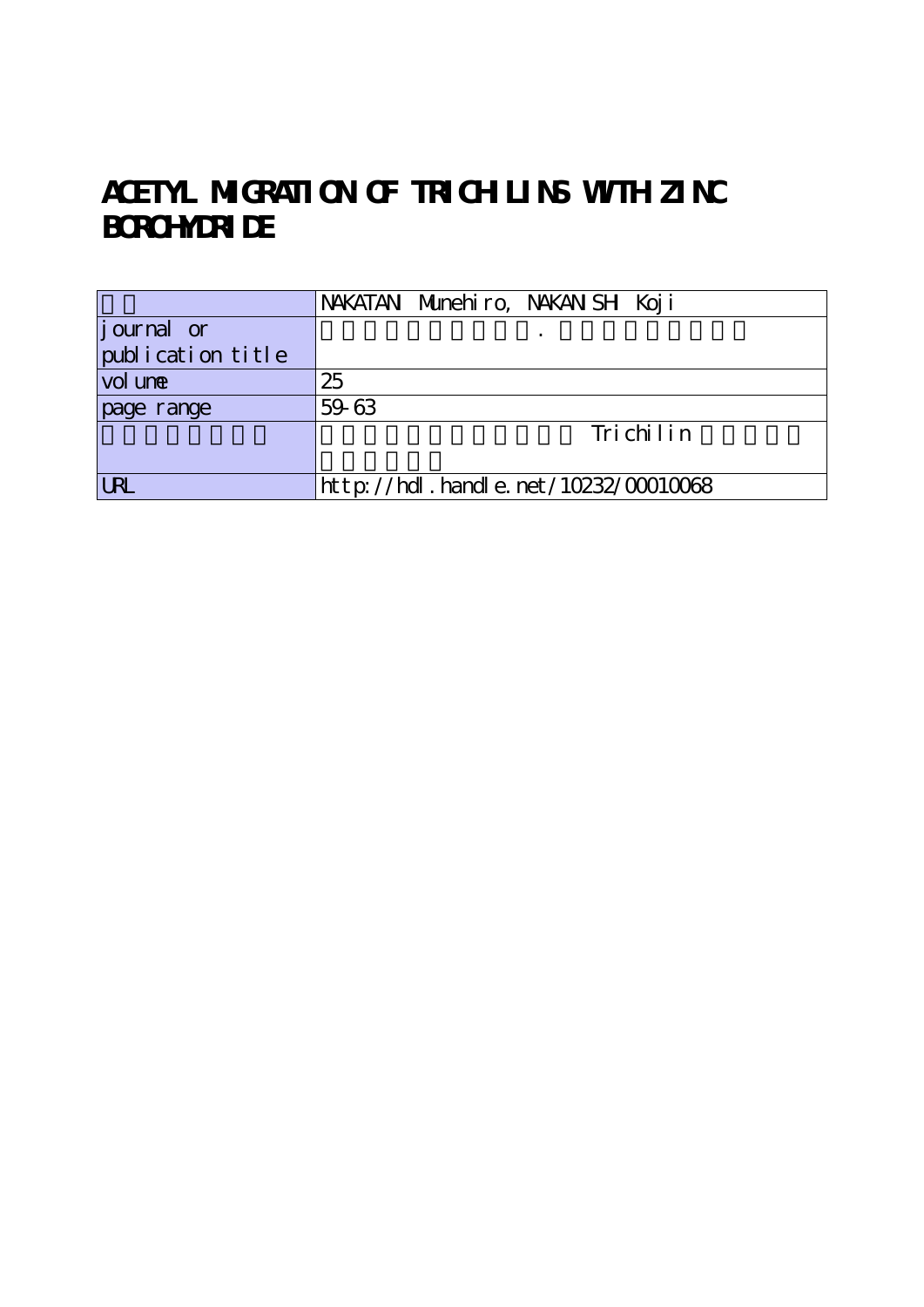Rep. Fac. Sci. Kagoshima Univ., (Math., Phys. & Chem.), No. 25, 59-63, 1992

## ACETYL MIGRATION OF TRICHILINS WITH ZINC BOROHYDRIDE

by

Munehiro NAKATANI\* and Koji NAKANISHI\*

(Received August 28, 1992)

#### Abstracts

Treatment of trichilin A  $(1a)$ , insect antifeedant limonoid, with zinc borohydride in 2propanol led to acyl migration in ring A and gave its 1,2-diacetyl and 1,3-diacetyl isomers. Similar treatment of trichilin B (1b, 12-epimer of 1a) and its 7.12-diacetate also induced 1,3-and 1,2-acetyl migrations.

Key words : Acyl migration, Zinc borohydride, Trichilins, Limonoid, Antifeedant

### **Introduction**

Trichilin A and B  $(1a$  and  $1b)$  are insect antifeeding limonoids from East African medicinal plant *Trichilia roka*.<sup>1,2)</sup> In structural and structure/activity relation studies, their ll-hydroxy derivatives were particulary interesting, for the potent active were the compounds with a 12-0H function, independent of the substitution pattern in ring A. 11-hydroxy-12-oxo isomer (trichilin C) was inactive.<sup>3)</sup> As trichilins are sensitive to



'Department of Chemistry, Faculty of Science, Kagoshima University, Kagoshima 890, Japan

Department of Chemistry, Columbia University, New York 10027, U. S. A.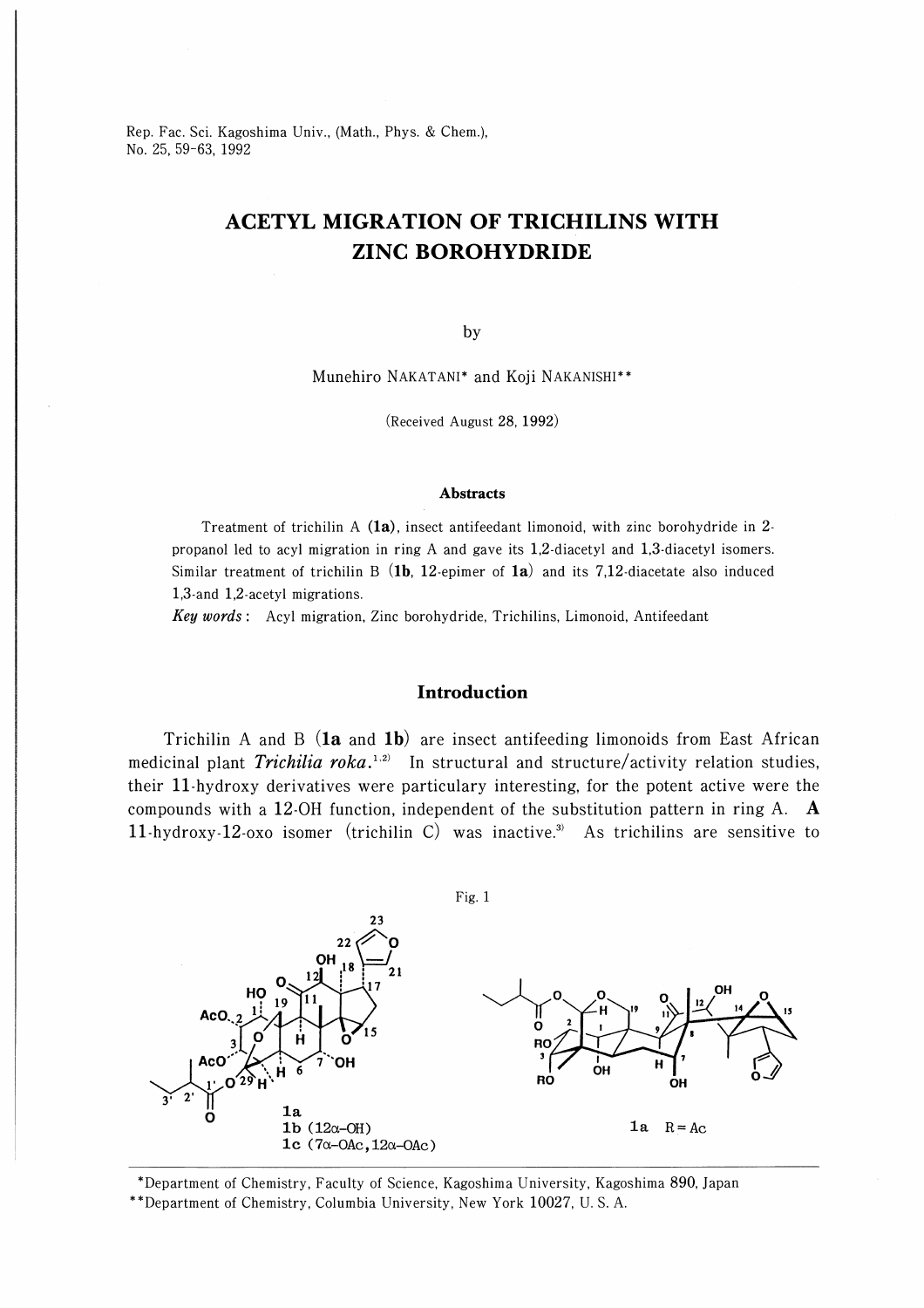traces of acid or base, treatment of la with neutral zinc borohydride in attempt to reduce the 11-one led unexpectedly to acyl migration in ring A and gave a mixture of  $1a$  and its 1,2-diacetyl 2a and 1,3-diacetyl isomers 3a derived by 1,3- or 1,2-shift of acetyl group. Similar treatment of trichilin B  $(1b)$  and its 7,12-diacetate  $(1c)$  also induced a similar acetyl migration.

### Results and Discussion

When a solution of  $1a(10 \text{ mg}, 0.015 \text{ mmol})$  and  $1.3$  M ether solution  $(0.1 \text{ ml},$ 0.13 mmol) of zinc borohydride<sup>4)</sup> in dry 2-propanol  $(0.5 \text{ ml})$  was stirred at room temperature for 40 h, the product gave two compounds, 2a  $(6%)$  and 3a  $(11%)$  along with  $1a$  (79%) (Scheme 1 and Table 1). This reaction did not reduce the 11-keto group and the products, **2a** and **3a**, showed  $n-\pi$ <sup>\*</sup> absorption of  $\mathcal{F}C=0$  at 303 ( $\Delta \varepsilon$ -4.3) and 300 nm  $(4\varepsilon-3.7)$  in their CD spectra, respectively. Both 2a and 3a had the same molecular formula,  $C_{35}H_{46}O_{13}$ , as **1a** and their <sup>1</sup>H NMR spectra were also very simular to that of **1a** except for the acylation pattern in ring A (Table 2). The acylation pattern in  $1a$ , namely, that  $1a$  has a free 1-OH, was shown by the fact that the 9-H signal in **1a** was at  $\delta$  4.72, whereas in **2a** (1,2-diacetate) and **3a** (1,3-diacetate) they were shifted upfield to  $\delta$  4.13 and 4.17, respectively. The low shift of  $\delta$  4.72 in **1a** has been attributed to the effect of the 1-OH in a 1,3-diaxial relation  $(Fig. 1)$ . The isomers, **2a** and 3a, were identical with trichilin F and E isolated from T. roka.<sup>5)</sup>



| Compound       | Solvent     | Reaction<br>Products, Yields %<br>time, h |                |    |    |    | Recovered, % |  |  |
|----------------|-------------|-------------------------------------------|----------------|----|----|----|--------------|--|--|
| la             | 2-Propanol  | 40                                        | 2a             | 6  | 3a | 11 | 79           |  |  |
| 1 <sub>b</sub> | 2-Propanol  | 50                                        | 2 <sub>b</sub> | 4  | 3b | 2  | 88           |  |  |
| 1c             | 2-Propanol  | 30                                        | 2c             | 30 | 3c | 23 | 45           |  |  |
| 1c             | <b>EtOH</b> | 17                                        | 2c             | 13 | 3c |    | 75           |  |  |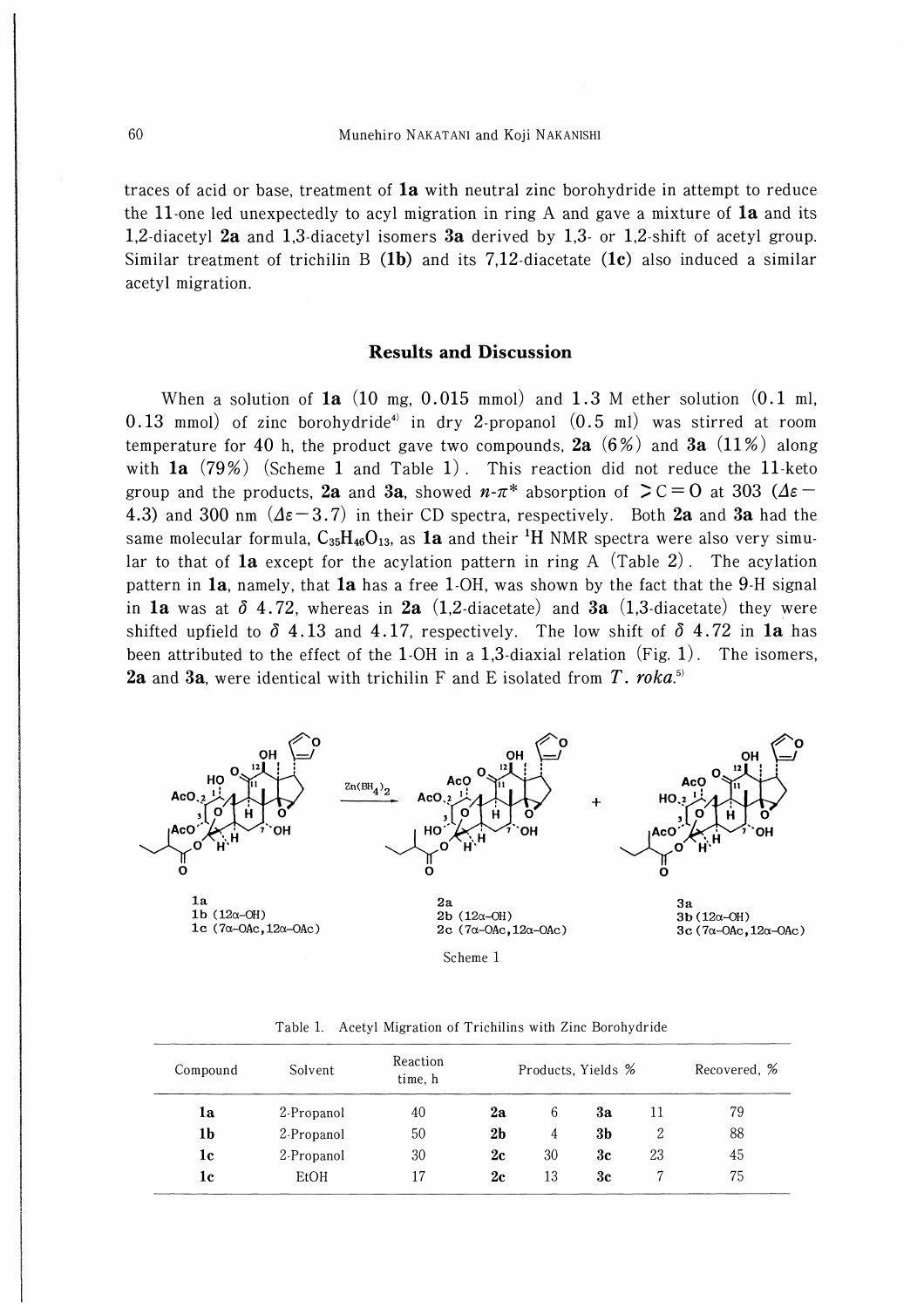As in the case of **1a**, the treatment of trichilin B  $(1b)$  having same acylation pattern with **1a** in ring A induced acyl migration to give its 1,2-diacetate **2b**  $(4%)$  and 1,3-diacetate 3d  $(2\%)$ , the latter of which was identifield as the cytotoxic aphanastatin.<sup>6</sup> As its structure has been determined by X-ray analysis, this novel conversion established the structure of trichilin B. When 7,12-diacetyltrichilin B  $(1c)$  was treated with zine borohydride, the reaction proceeded smoothly, yielding 1,2-diacetate  $2c$  (30%) and 1,3diacetate 3c  $(23\%)$ . The reaction of 1c in ethanol also gave a similar result to that in propanol (Table 1).

These results suggest that the 2- or 3-acetyl group in 1 would migrate to 1-position via five- or six-membered cyclic intermediate such as 4 (Fig. 2) to give the isomers, 3 or 2, and that this acetyl migration would have been affected by another OH function or by the conformational change of the ring C in 1.

Inspite of the change of the acylation pattern in ring A, the reaction products of  $2a-c$ and **3a-c** showed similar antifeeding activities (leaf disk method),<sup>7</sup> respectively, with their starting materials, la-c, against a North American pest insect, Spodoptara eridania.



#### Experimental

<sup>1</sup>H NMR spectra were measured in CDCI<sub>3</sub> at 250 MHz. UV and CD spectra were measured in MeOH. Final purification of compounds was done by HPLC with adsorption column using a MeOH/CH<sub>2</sub>Cl<sub>2</sub> solvent system.

**Trichilin A (1a) and B (1b).** Trichilin A (1a) and B (1b) were isolated from African Meliaceae plant T. roka.<sup>1</sup> **1a:** C<sub>35</sub>H<sub>46</sub>O<sub>13</sub>; UV 213 nm ( $\varepsilon$  4050); CD 213 ( $\Delta \varepsilon$ + 2.5) and 304 nm  $(4\varepsilon - 3.7)$ . **lb:** C<sub>35</sub>H<sub>46</sub>O<sub>13</sub>; UV 209 nm ( $\varepsilon$  4600); CD 217  $(4\varepsilon + 1.2)$ and 306 nm  $(\Delta \varepsilon - 1.9)$ .

**7,12-Diacetyltrichilin B (1c).** Trichilin B  $(1b, 15 \text{ mg})$  was acetylated with  $Ac_2O$ in pyridine at 55°C for 30 h to give the 12-acetate  $(2 \text{ mg})$  and 7,12-diacetate  $(1c, 8 \text{ mg})$ . **1c:**  $C_{39}H_{50}O_{15}$ ; CI-MS m/z 759 (M+1)<sup>+</sup>; UV 210 nm ( $\varepsilon$  4200); CD 215 ( $\Delta \varepsilon$ +1.9) and 305 nm  $(A\varepsilon-2.3)$ . 12-Acetyltrichilin B:  $C_{37}H_{48}O_{14}$ ; CI-MS m/z 717 (M+1); UV 210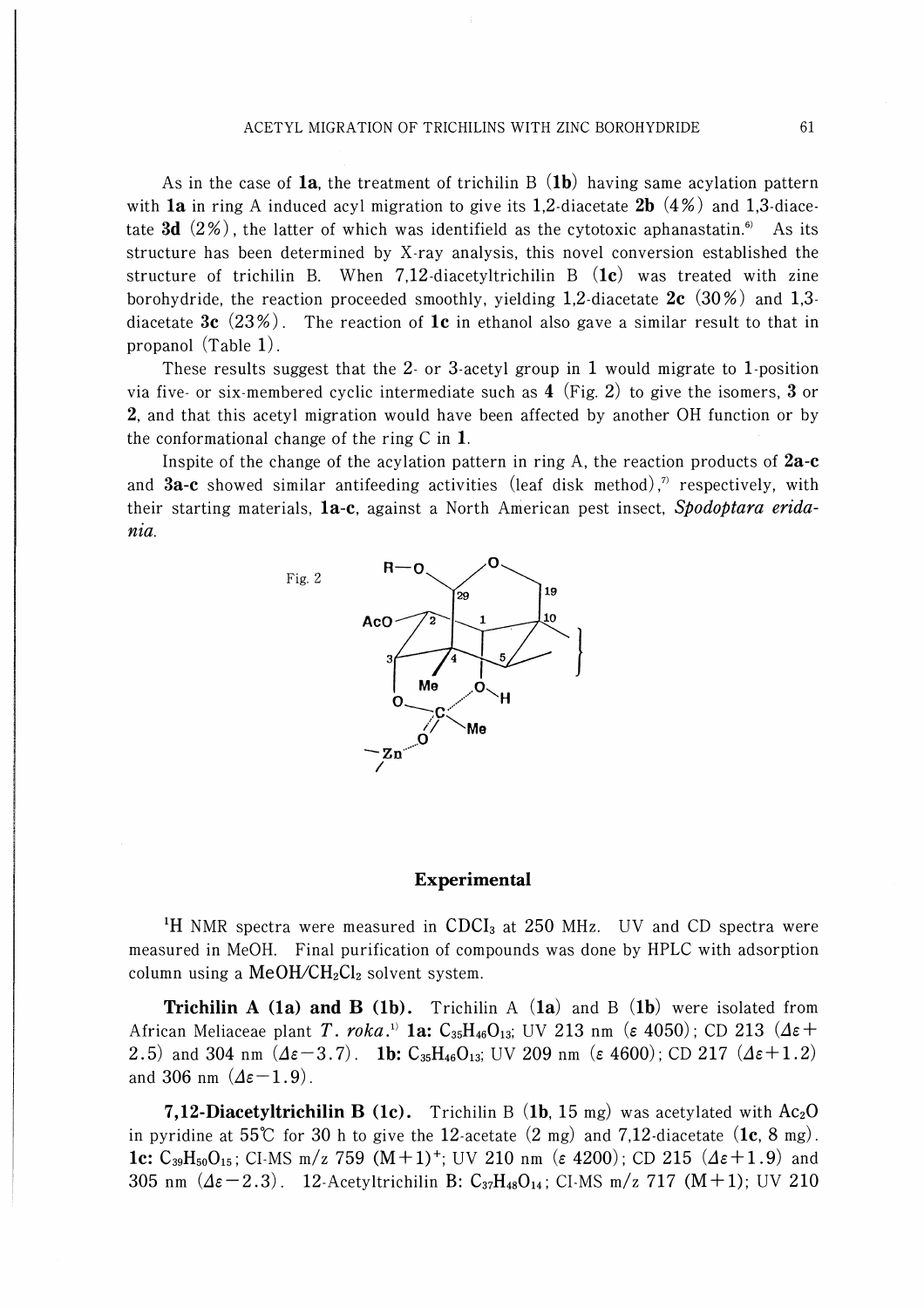|                  | 1a                | 1 <sub>b</sub>                                | 1 <sub>c</sub>       | 2a                                                    | 2 <sub>b</sub>      | 2c                 | 3a                   | 3b                   | 3c                             |
|------------------|-------------------|-----------------------------------------------|----------------------|-------------------------------------------------------|---------------------|--------------------|----------------------|----------------------|--------------------------------|
| H                | $\delta$ Mult     | $\delta$ Mult                                 | $\delta$ Mult        | $\delta$ Mult                                         | $\delta$ Mult       | $\delta$ Mult      | $\delta$ Mult        | $\delta$ Mult        | $\delta$ Mult                  |
| $\mathbf{1}$     | 3.98 brt<br>(4.5) | 4.58 brt<br>(4.5)                             | 4.42 m               | $5.40\,d$<br>$(5.0, 1.0)$ $(3.5)$                     | 5.93d               | 5.75d<br>(5.2)     | 5.32d<br>(4.2)       | 5.86 d<br>(4.8)      | 5.69 brd<br>(5.0)              |
| $\boldsymbol{2}$ | 5.90t<br>(4.5)    | 5.91t<br>(4.5)                                | 5.88t<br>(4.5)       | 5.91t<br>(5.0)                                        | 5.91t<br>(3.5)      | 5.92 t<br>(5.2)    | 4.80 m               | 4.80 m               | 4.81 t<br>(5.0)                |
| $\mathbf{3}$     | 5.54 brd<br>(4.5) | 5.53 brd<br>(4.5)                             | 5.46d<br>(4.5)       | $4.05$ m                                              | $4.05$ m            | $4.00 \;{\rm m}$   | 5.46d<br>(4.2)       | 5.45d<br>(4.8)       | 5.43 brd<br>(5.0)              |
| $\tau$           | $3.72 \text{ m}$  | $3.66$ m                                      | 4.75 m               | $3.69$ m                                              | $3.63$ m            | 4.80 m             | $3.71 \text{ m}$     | 3.66 m               | 4.76 m                         |
| 9                | 4.72 s            | 4.56 s                                        | 4.63 s               | 4.13 s                                                | 4.04 s              | 4.02 s             | $4.17~\mathrm{s}$    | 4.09 s               | 4.11 s                         |
| 12               | 3.72d<br>(2.5)    | 4.10 s                                        | 5.39 s               | 3.50d<br>(1.7)                                        | $4.05$ brd<br>(1.0) | 5.45 s             | 3.55d<br>(1.0)       | $4.04$ brd<br>(2.0)  | 5.45 s                         |
| 15               | 3.53s             | 3.78 s                                        | 3.58s                | 3.48 s                                                | 3.71 s              | 3.58s              | 3.47s                | 3.72s                | 3.59 s                         |
| 17               | 3.39 dd           | 3.02 <sub>dd</sub><br>$(11, 6.0)$ $(11, 6.0)$ | $2.95 \; \mathrm{m}$ | 3.42 dd<br>(11, 6)                                    | 2.88 dd<br>(11, 6)  | 2.95 dd<br>(11, 6) | $3.45$ dd<br>(11, 6) | $3.27$ dd<br>(11, 6) | 2.97 <sub>dd</sub><br>(11, 6)  |
| $18$ (Me)        | 1.32 s            | 1.15 s                                        | 1.30 s               | 1.16 s                                                | 1.12 s              | 1.19 s             | 1.18 s               | 1.11 s               | 1.20 s                         |
| 19A<br>19B       |                   |                                               |                      | 4.50 brs* 4.35 brs* 4.31 brs 4.53 brs 4.36 brs 4.34 m |                     |                    | $4.55$ brs           | 4.38 brs             | 4.31d<br>(13)<br>4.45d<br>(13) |
| 21               | 7.19              | 7.22                                          | 7.10                 | 7.17                                                  | 7.20                | 7.10               | 7.16                 | 7.19                 | 7.10                           |
| 22               | 6.35              | 6.53                                          | 6.09                 | 6.32                                                  | 6.48                | 6.07               | 6.32                 | 6.51                 | 6.06                           |
| 23               | 7.37              | 7.33                                          | 7.32                 | 7.35                                                  | 7.29                | 7.31               | 7.35                 | 7.30                 | 7.32                           |
| 28(Me)           | 0.88 s            | 0.83 s                                        | 0.76 s               | 0.99 s                                                | 1.00 s              | 0.96 s             | 0.82 s               | 0.82 s               | 0.78 s                         |
| 29               | 5.76s             | 5.75 s                                        | 5.71 s               | 5.77 s                                                | 5.77 s              | 5.76 s             | 5.75 s               | 5.74 s               | 5.71 s                         |
| $30$ (Me)        | 1.02 s            | 1.14 s                                        | 1.20 s               | 1.01 s                                                | 1.00 s              | 1.19 s             | 1.00 s               | 1.03 s               | 1.20 s                         |
| $2'$ -Me         | 1.19d<br>(7.0)    | 1.19d<br>(7.0)                                | 1.16d<br>(6.8)       | 1.15d<br>(7.1)                                        | 1.14d<br>(7.0)      | 1.13d<br>(7.0)     | 1.15d<br>(6.9)       | 1.15d<br>(7.5)       | 1.15d<br>(7.8)                 |
| $3'$ -Me         | 0.92t<br>(7.5)    | 0.92t<br>(7.0)                                | 0.88t<br>(7.3)       | 0.89t<br>(7.3)                                        | 0.89t<br>(7.0)      | 0.88t<br>(7.3)     | 0.89 t<br>(7.2)      | 0.89t<br>(7.6)       | 0.88 t<br>(7.1)                |
| Ac               | 2.03              | 2.03                                          | 1.96                 | 2.02                                                  | 2.01                | 1.97               | 2.04                 | 1.99                 | 1.99                           |
|                  | 2.14              | 2.12                                          | 1.99                 | 2.06                                                  | 2.02                | 2.01               | 2.10                 | 2.09                 | 2.04                           |
|                  |                   |                                               | 2.07                 |                                                       |                     | 2.06               |                      |                      | 2.06                           |
|                  |                   |                                               | 2.16                 |                                                       |                     | 2.18               |                      |                      | 2.18                           |

Table 2. <sup>1</sup>H NMR Spectra of Trichilins and Their Acyl Migration Products

Measured in CDCh. Coupling constants (Hz) are in parentheses.

\*observed as two signals at 400 MHz; la:  $\delta$ 4.47(d.J=13) and 4.53(d.J=13). lb:  $\delta$  4.32(d.J=13) and  $4.36$  (d. J = 13).